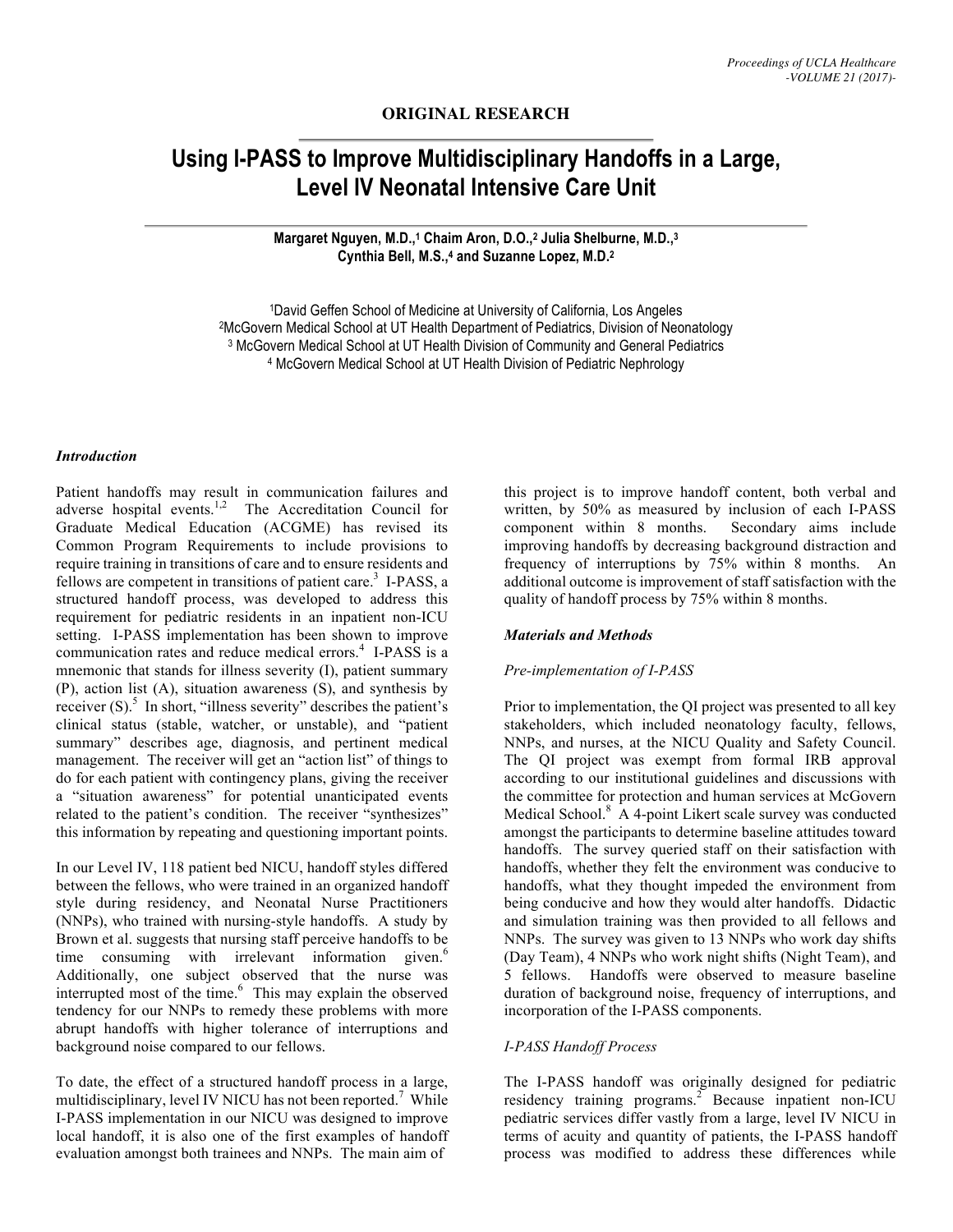maintaining efficiency and improving handoff content. The fellows and NNPs cover a service of 60-70 patients per day, which are generally transitioned between care teams twice daily. I-PASS was modified to emphasize those infants who were considered "unstable" or "watcher" by illness severity. For these patients, all I-PASS components were required in verbal handoffs with an additional expectation that documentation of "situation awareness" component would be written in our NICU handoff document. For those infants labeled "stable," the minimum required components evaluated during handoffs included the verbal statement of illness severity, patient summary, and action list. There was no formal evaluation of the written documentation of these infants.

## *Implementation of I-PASS Handoff Process*

An iterative QI process was implemented incorporating cumulative steps of change. Each I-PASS component was implemented sequentially over an 8-month period from August 2015 to March 2016. Prior to implementation, handoffs occurred in a common room in which multiple handoffs occurred simultaneously. During the intervention, each handoff was assigned to a separate room. A standardized process was instituted in which the "on call" phone was rotated between fellows and NNPs during the designated handoff time in order to minimize interruptions for those involved in handoffs. An average of 177 discrete patient handoffs was observed by two people each month. The observers also recorded the number of interruptions and background noise during handoffs. Monthly meetings were conducted to introduce the new I-PASS component. At the end of the intervention period, a postsurvey, similar to the pre-survey in content, was given to participants to determine their satisfaction with handoffs using I-PASS.

## *Statistical Analysis*

We observed and measured the inclusion of each I-PASS component from the time the intervention was implemented to its conclusion. We measured the total number of patients per handoff and recorded the frequency of verbalized illness severity, patient summary, and action list components per handoff. As a proportion, the frequency of each component was calculated over the total number of patients per handoff. Once a patient was reported as "watcher" or "unstable," then the observer would record and calculate the proportion of how many instances the reporter verbalized and documented the "situation awareness" component and the receiver's "synthesis" of the information for those patients.

Since I-PASS implementation dates varied for each component, results are reported in months and compared to preimplementation assessments. Proportions reviewed were tested between implementation periods by generalized linear model (GLM) with logit function and binomial family that allows for dependent outcomes ranging from 0 to 1. Robust standard errors were used in the model and adjusted for clustering within the three different handoff teams observed throughout the study. Predicted probabilities (95% confidence intervals) from the GLM were used to summarize monthly proportions and

intervention periods. Multivariate GLM included pre- and postintervention months as well as minutes spent during handoffs per patient, proportion of watcher/unstable infants, and an interaction term of minutes per patient with proportion watcher/unstable infants. Univariate comparisons on minutes spent during handoffs and proportion of watcher/unstable infants pre- versus post-implementation were reported as means (min-max) and tested by rank sum test. A two-sided p-value  $\leq$ 0.05 indicated statistical significance.

## *Results*

Seven of 13 Day Team NNPs completed the pre-survey. Of those who responded, 14% and 86% thought the environment was never or sometimes conducive for handoffs, respectively. The Day Team cited background noise, competing conversations, and telephone calls as reasons for distractions during handoffs. Nine of 13 Day Team NNPs responded to the post-survey. Eleven percent and 78% thought the environment was always or usually conducive for handoffs, respectively.

Three of 4 Night Team NNPs and 3 of 5 fellows responded to the pre-survey. Sixty-seven percent of Night Team NNPs and 100% of fellows thought the environment was sometimes conducive for handoffs (data not shown). They cited background noise, competing conversations, and telephone calls as reasons for distractions during handoffs. Three fellows and 4 Night Team NNPs responded to the post-survey. All of the Night Team NNPs responded that the environment was usually conducive, and 67% of fellows thought that it was always conducive.

Pre-intervention, only 43% of the Day Team was satisfied with the quality of the existing handoff process. This increased to a satisfaction of 67% post-intervention. The satisfaction with the handoff process amongst the Night Team and fellows increased from 67% and 33%, respectively, pre-intervention to 100% post-intervention. Post-intervention, 100% of the Day Team and 33% of fellow respondents stated that handoffs took a longer time with I-PASS implementation. None of the Night Team felt that handoffs took a longer time. In actuality, handoff duration increased significantly  $(p = 0.0491)$  from 0.8 minute/patient prior to I-PASS implementation to an average of 1.2 minute/patient.

Interruptions decreased from pre-intervention results (16) to a range of 1 to 4 interruptions in post-intervention months. Prior to intervention, the range of percentage duration of background noise during handoffs was 37-94%. After sequestering handoffs in separate rooms, all background noise was eradicated since there were no external conversations other than the handoffs.

A total of 1451 patient handoffs (39 observation days) have been observed. Of these, 201 handoffs (4 observation days) were monitored prior to intervention, and 1250 handoffs (35 observation days) were monitored post-intervention. Illness severity was mentioned more frequently for all postintervention months compared to pre-intervention results (all pvalues for post-intervention months < 0.001; Figure 1). Action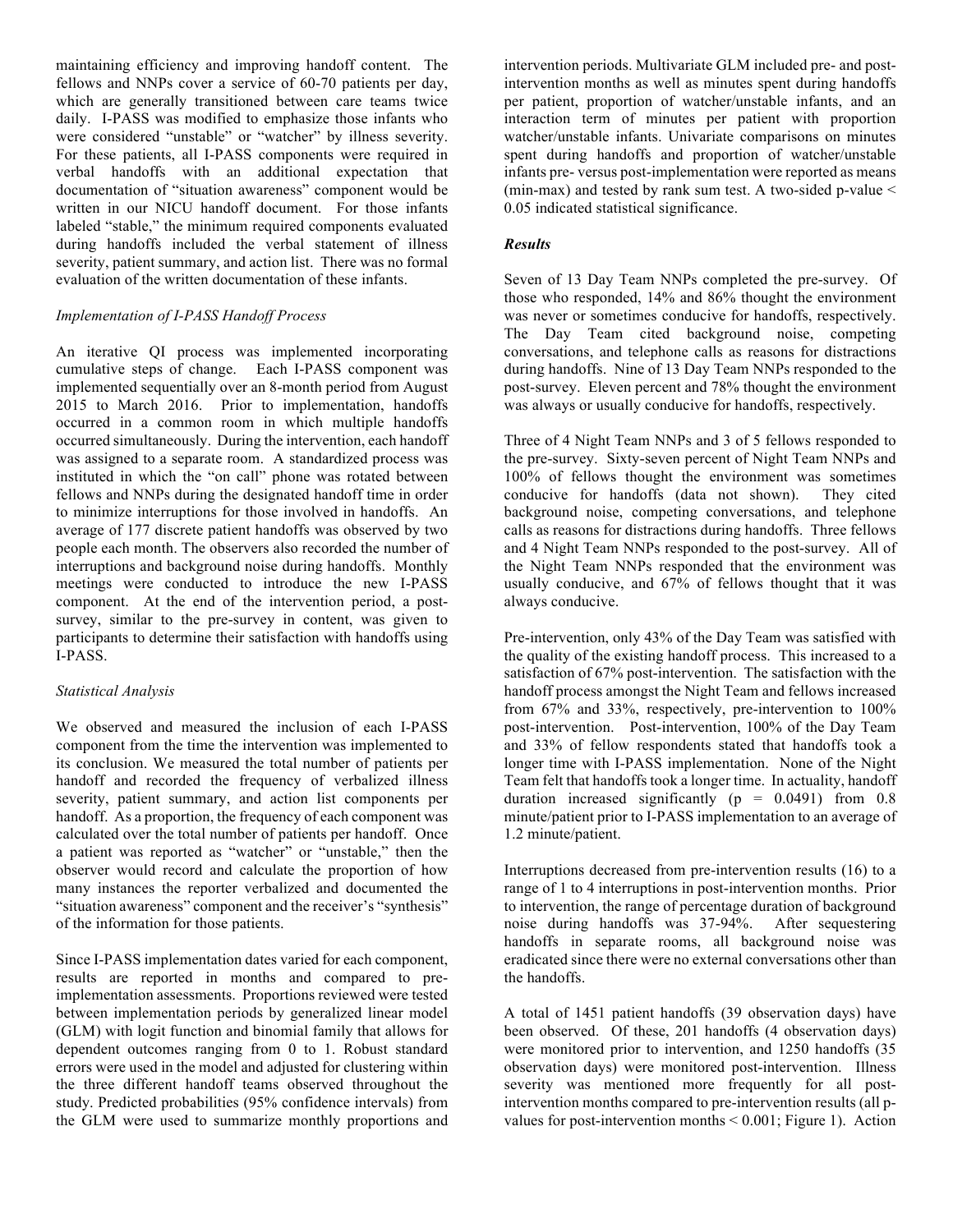list was mentioned more frequently for all post-intervention months versus pre-intervention results (all p-values for postintervention months < 0.001; Figure 1). There was a decrease in verbalization of patient summary from 91% (preintervention) to 87% in January 2016 ( $p = 0.324$ ) and 76% in both February and March 2016 (both  $p \le 0.002$ , Figure 1). Situation awareness was verbalized and documented more frequently for all post-intervention months versus preintervention results (all p-values  $\leq 0.001$ ; Figure 2). Synthesis by receiver demonstrated significant improvement from preintervention results (44%) in the first month (February 2016) after intervention (62%,  $p = 0.28$ ), but it was not maintained in March 2016 (38%,  $p = 0.827$ , Figure 2).

## *Limitations*

Our project must be considered in light of certain limitations. Data collection was done through direct observations. Thus, there could be the possibility of a Hawthorne effect. Observers were physically present outside the room during handoffs with team members' awareness that they were being observed and evaluated. Further, there is risk of observer bias since the individuals who collected the monthly data were also the ones who conducted the didactic, simulation, and monthly presentations. There was also a less than ideal response rate to both the pre- and post-surveys, which could have skewed the results.

## *Discussion*

Our study showed that I-PASS significantly improved verbal and written handoffs in terms of illness severity, action list, and situation awareness. However, patient summary and synthesis by receiver were included least frequently in handoffs compared to other components. Given that there were a slightly higher proportion of watcher/unstable infants in the preintervention group, this finding may be affected by a significantly higher probability of patient summaries being verbalized when handoffs included more watcher/unstable infants ( $p < 0.001$ ) in multivariate analysis. Further, handoff receivers asked questions for clarification but did not always repeat the information back to the handoff giver. Nevertheless, the results suggest that I-PASS can be adapted to a large level IV NICU, encompassing a wide spectrum of patient acuity, amongst both fellows and NNPs, while also improving satisfaction.

When creating the I-PASS handoff process for our NICU, we initially considered fellows and NNPs to be equivalent in their handoff needs. Yet during the I-PASS implementation, we discovered that despite having more exposure to structured handoffs in residency, fellows whose service months were more sporadic had more trouble remembering to use the I-PASS components, while NNPs who had consistent service months continued to improve with steady practice. Also, fellows did not always attend the monthly meetings. Monthly meetings played an integral role in striving to maintain the sustainability of the I-PASS process as it provided consistent feedback to fellows and NNPs and transparency of data that were presented during those meetings.

Our patient outcomes were not evaluated, so we cannot quantify cost avoidance. However, \$17 to \$29 billion are estimated national costs for preventable adverse events.<sup>9</sup> I-PASS has been proven to reduce medical errors and preventable adverse events.<sup>4</sup> Thus, the implementation of this cost effective tool to reduce adverse events could potentially reduce the costs of hospital stay.

To date, there have been few studies to evaluate a handoff process in a multidisciplinary ICU setting. Solan et al<sup>7</sup> examined similar objectives amongst residents and nurses but in a pediatric inpatient setting. Further, a study reported that complications often result from team miscommunication rather than individual failures.<sup>10</sup> This QI project improves team communication and demonstrates significantly improved satisfaction with a standardized handoff process amongst neonatal-perinatal fellows and NNPs in an ICU setting.

A uniqueness that lends to the success of I-PASS implementation in our NICU but may limit its generalizability, is the close, working relationship between the fellows and NNPs. There is also a long history of active involvement of NNPs and fellows in QI projects, which contributes to a strong, local culture of patient safety. In order to ensure continuation of I-PASS in our NICU, participation in I-PASS will be formally evaluated by the fellowship program director and the NNP manager. Additionally, neonatal faculty has been tasked with ensuring that handoffs continue in the quiet, separate rooms. New fellows and NNPs will receive didactic and simulation training on the I-PASS process.

## *Conclusion*

Our project demonstrated the feasibility of I-PASS implementation in a multidisciplinary NICU setting. The results add to the knowledge of implementing a formal handoff process in a large, level IV NICU. Further observations are needed, however, to evaluate the prospective evolution of handoff duration and to demonstrate the sustainability of the standardized handoff process.